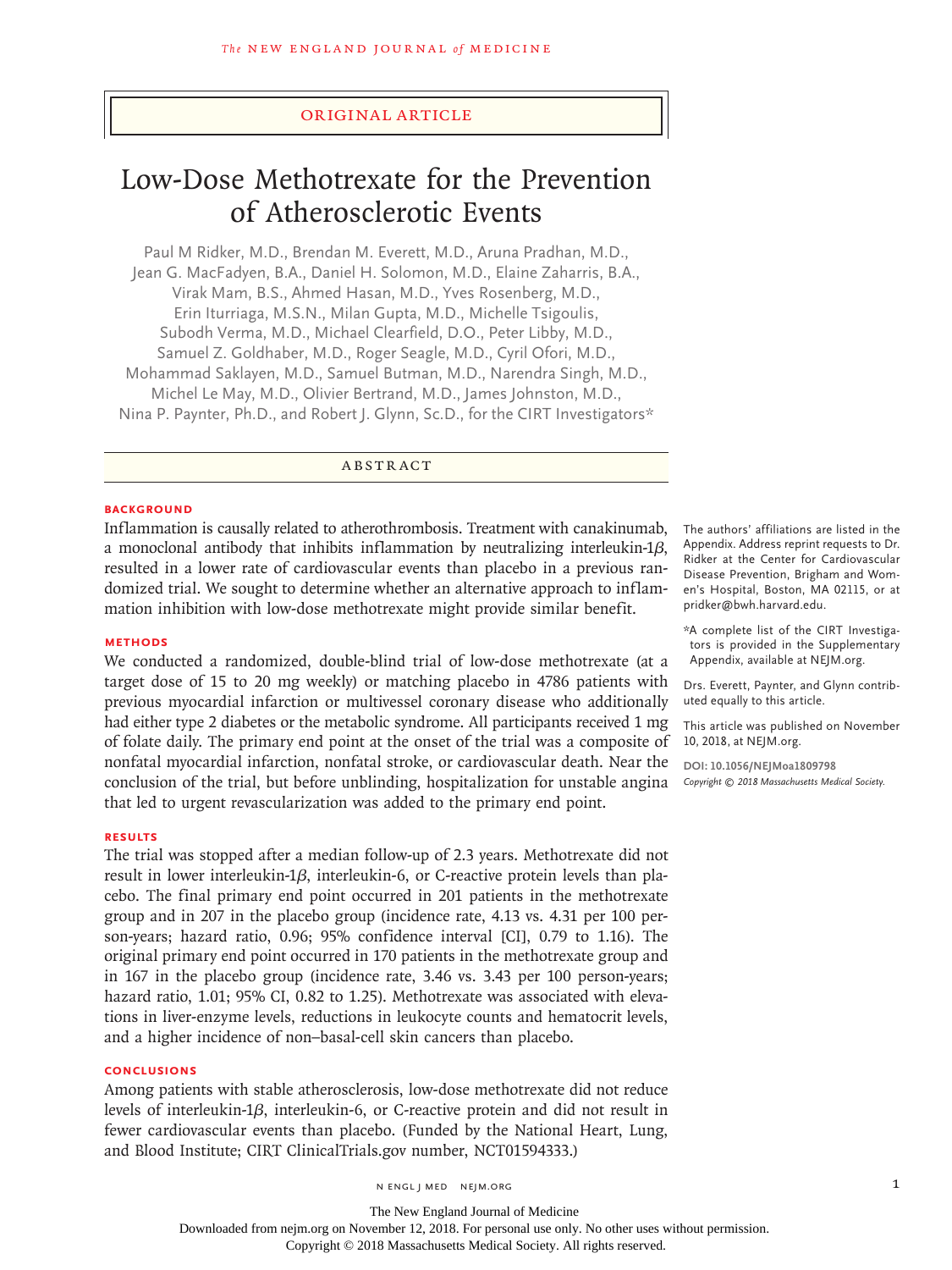$\prod_{\substack{m\\c\neq n}}$ nflammation plays a critical role in atherothrombosis.1,2 In the Canakinumab Antiinflammatory Thrombosis Outcomes Study (CANTOS), treatment with canakinumab, a monoclonal antibody that selectively neutralizes interleukin-1β, resulted in fewer cardiovascular events than placebo, without lowering lipid levels or blood pressure.<sup>3</sup> In that trial, the magnitude of risk reduction for major cardiovascular events, cardiovascular death, and death from any cause with canakinumab was greatest among patients with the largest reductions in levels of interleukin-6 and high-sensitivity C-reactive protein,<sup>4,5</sup> which suggests that the benefit was related to the targeting of the interleukin-1β–interleukin-6–C-reactive protein pathway of innate immunity. These results thus provide proof of principle that inhibiting inflammation can prevent atherosclerotic events.<sup>6-8</sup>

We hypothesized that an alternative approach to inhibition of inflammation that involved the use of low-dose methotrexate might also result in lower cardiovascular event rates. Low-dose methotrexate is an inexpensive, effective, and widely used treatment for inflammatory conditions, including rheumatoid arthritis, psoriatic arthritis, and juvenile idiopathic arthritis.<sup>9,10</sup> Furthermore, in observational studies, patients with rheumatoid arthritis and psoriatic arthritis who received low-dose methotrexate had fewer cardiovascular events than patients who received other therapies or placebo.<sup>11-13</sup> We report here the results of the Cardiovascular Inflammation Reduction Trial (CIRT), which was conducted in collaboration with the National Heart, Lung, and Blood Institute (NHLBI) and was planned in parallel with CANTOS. In CIRT, we assessed low-dose methotrexate in the secondary prevention of atherothrombotic events among patients with a history of myocardial infarction or multivessel coronary artery disease who additionally had either type 2 diabetes or the metabolic syndrome.<sup>14</sup>

#### **METHODS**

#### **Trial Design and Oversight**

This randomized, double-blind, placebo-controlled, investigator-initiated trial was funded by the NHLBI. The trial protocol, available with the full text of this article at NEJM.org, was designed by the trial executive committee with input from NHLBI staff and an NHLBI-appointed protocol-review committee, the members of which subsequently served as the trial data and safety monitoring board. The protocol was approved by the institutional review board at each of the 417 centers in North America that participated in the trial (Section A in the Supplementary Appendix, available at NEJM.org).

All trial functions — including data collection, adjustment of doses of methotrexate and placebo, site monitoring, end-point adjudication, and statistical support — were performed at the Center for Cardiovascular Disease Prevention at Brigham and Women's Hospital in Boston, with the use of a single, multipurpose central electronic datacapture system (e-SOCDAT, SOCAR Research). The trial drug (Trexall in 5-mg tablets) and matching placebo were purchased from Teva Pharmaceuticals, which was responsible for the manufacturing, packaging, and distribution; Teva Pharmaceuticals donated the costs for packaging and shipping but had no role in the design or conduct of the trial. The first and last authors prepared the first draft of the manuscript, had full access to the trial databases, generated trial analyses, made the decision to submit the manuscript for publication, and assume responsibility for the accuracy and completeness of the data and analyses and for the fidelity of the trial to the protocol.

#### **Trial Population**

Patients 18 years of age or older were eligible if they had a history of myocardial infarction or multivessel coronary disease and either type 2 diabetes or the metabolic syndrome. Eligible patients were in a medically stable condition and had completed any planned revascularization procedures. The trial inclusion and exclusion criteria were similar to or were more restrictive than those in the guidelines for use of methotrexate in patients with rheumatoid arthritis published by the American College of Rheumatology.<sup>15</sup> Patients with a history of chronic infection, tuberculosis, interstitial pneumonitis, pulmonary fibrosis, alcohol abuse, hepatic or renal dysfunction, or New York Heart Association class IV heart failure were excluded, as were women of childbearing potential and patients who were receiving treatment with oral glucocorticoids or other im-

2 N ENGL J MED NEJM.ORG

The New England Journal of Medicine

Downloaded from nejm.org on November 12, 2018. For personal use only. No other uses without permission.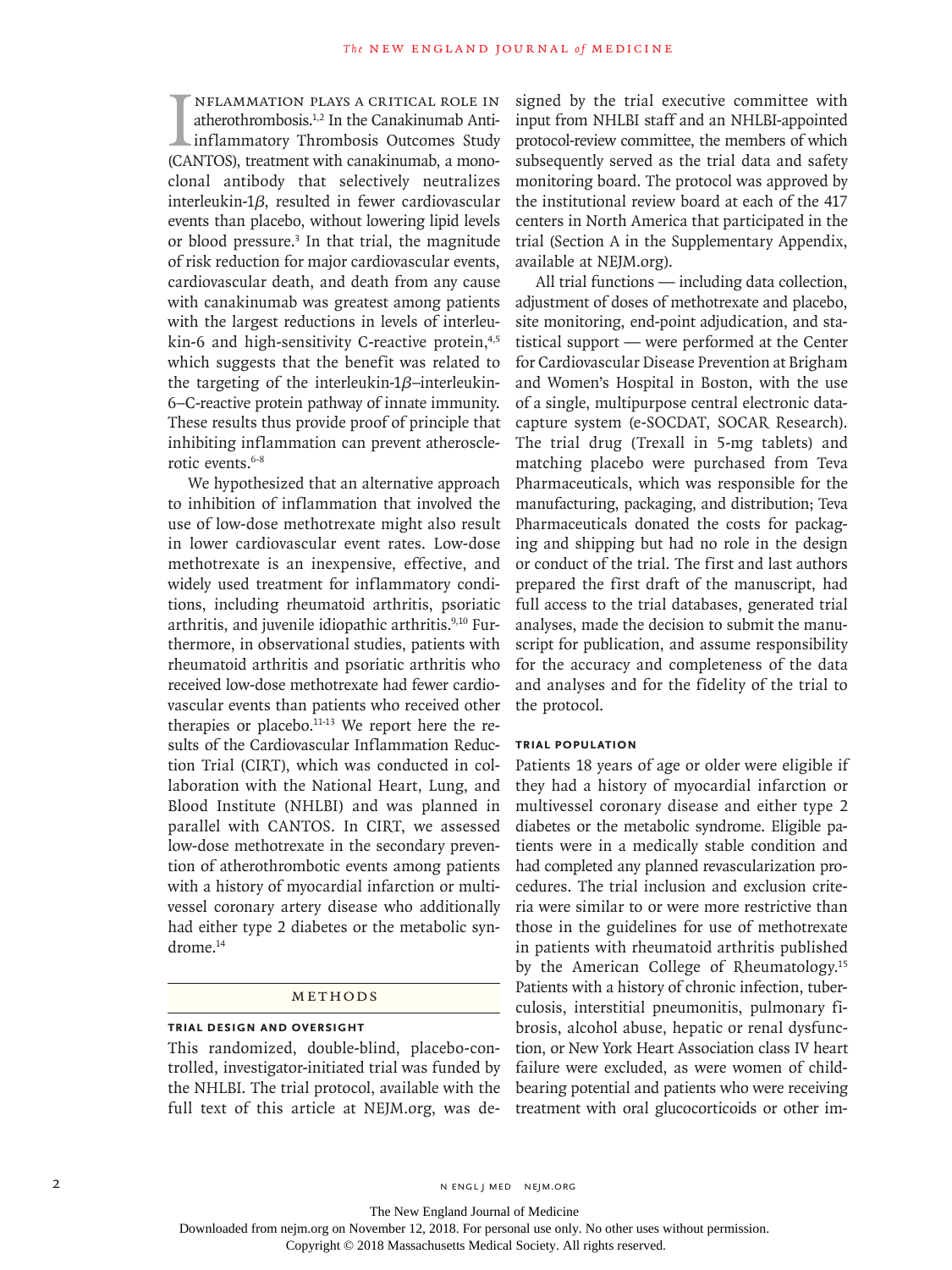munosuppressive agents. Details of the enrollment criteria are provided in Section B in the Supplementary Appendix.

# **Run-in Phase, Randomization, Trial Dosing, and Monitoring**

Medical records for all potential participants were reviewed centrally before enrollment to ensure eligibility. Once this process was completed, participants entered an open-label run-in phase lasting 5 to 8 weeks during which they received 1 mg of oral folic acid daily, along with oral methotrexate once weekly in doses increasing sequentially from 5 mg to 10 mg to 15 mg. Participants who had adverse effects or laboratory abnormalities during the run-in phase were excluded from further participation (Section B and Fig. S1 in the Supplementary Appendix).

Participants who successfully completed the trial run-in — with success defined as their having taken 15 mg of methotrexate once weekly for at least 2 consecutive weeks without adverse effects or laboratory abnormalities — were then randomly assigned in a 1:1 ratio, by means of a computer algorithm, to continue methotrexate, initially at a dose of 15 mg, or to receive placebo (Section C in the Supplementary Appendix). All participants continued taking folate daily. Randomization was stratified according to site, type of index event (multivessel coronary disease alone or myocardial infarction), time since the index event (≥6 months or <6 months), and status with respect to risk factors (the metabolic syndrome alone or diabetes). At 4 months, the dose was increased, per protocol, to 20 mg of methotrexate (or matching placebo). A computerized algorithm (based on levels of centrally measured laboratory variables and reported symptoms, assessed every 2 months, with treatment assignments concealed) was used to adjust the dose of methotrexate or placebo in a standardized manner at all sites (Section D and Figs. S2 and S3 in the Supplementary Appendix).

# **End Points**

At trial initiation on April 4, 2013, the primary end point was the first occurrence of a major adverse cardiovascular event (a composite of nonfatal myocardial infarction, nonfatal stroke, or cardiovascular death). On January 24, 2018, after review by the NHLBI and an independent external panel, the trial end point was expanded to include hospitalization for unstable angina that led to urgent coronary revascularization; this end point would provide greater power and allow for a smaller overall sample size. Other than the members of the data coordinating center, who had access to unblinded data and had no role in this decision, no members of the investigative team or the independent external panel were aware of any unblinded trial data at the time of this decision.

Secondary end points included death from any cause; a composite of major adverse cardiovascular events plus any coronary revascularization; hospitalization for congestive heart failure; and a composite of major adverse cardiovascular events plus coronary revascularization, hospitalization for congestive heart failure, or death from any cause. Tertiary end points included the components of the final primary end point as well as coronary revascularization and arterial revascularization.

# **Statistical Analysis**

The initial sample-size calculation, which was determined on the basis of the original primary end point of major adverse cardiovascular events, was revised after the addition of hospitalization for unstable angina that led to urgent revascularization. The anticipated trial sample size was reduced from 7000 to 5500, and the targeted number of primary end-point events (including the expanded definition) was increased from 530 to 634 to give the trial 90% power to detect a 23% lower rate of the primary end point in the methotrexate group than the placebo group. However, before these changes could be fully implemented across trial operations, the data and safety monitoring board, at a meeting on March 13, 2018, recommended early termination of the trial because it had crossed a prespecified boundary for futility for both the original and final end points and because of the lack of evidence of a reduction in C-reactive protein level with methotrexate treatment. The data and safety monitoring board further requested that all participants return for a safety follow-up visit after an additional 6 months of follow-up. These recommendations were accepted by the NHLBI on April 2, 2018, at which time both enrollment and efficacy follow-up ceased. In this

n engl j med nejm.org 3

The New England Journal of Medicine

Downloaded from nejm.org on November 12, 2018. For personal use only. No other uses without permission.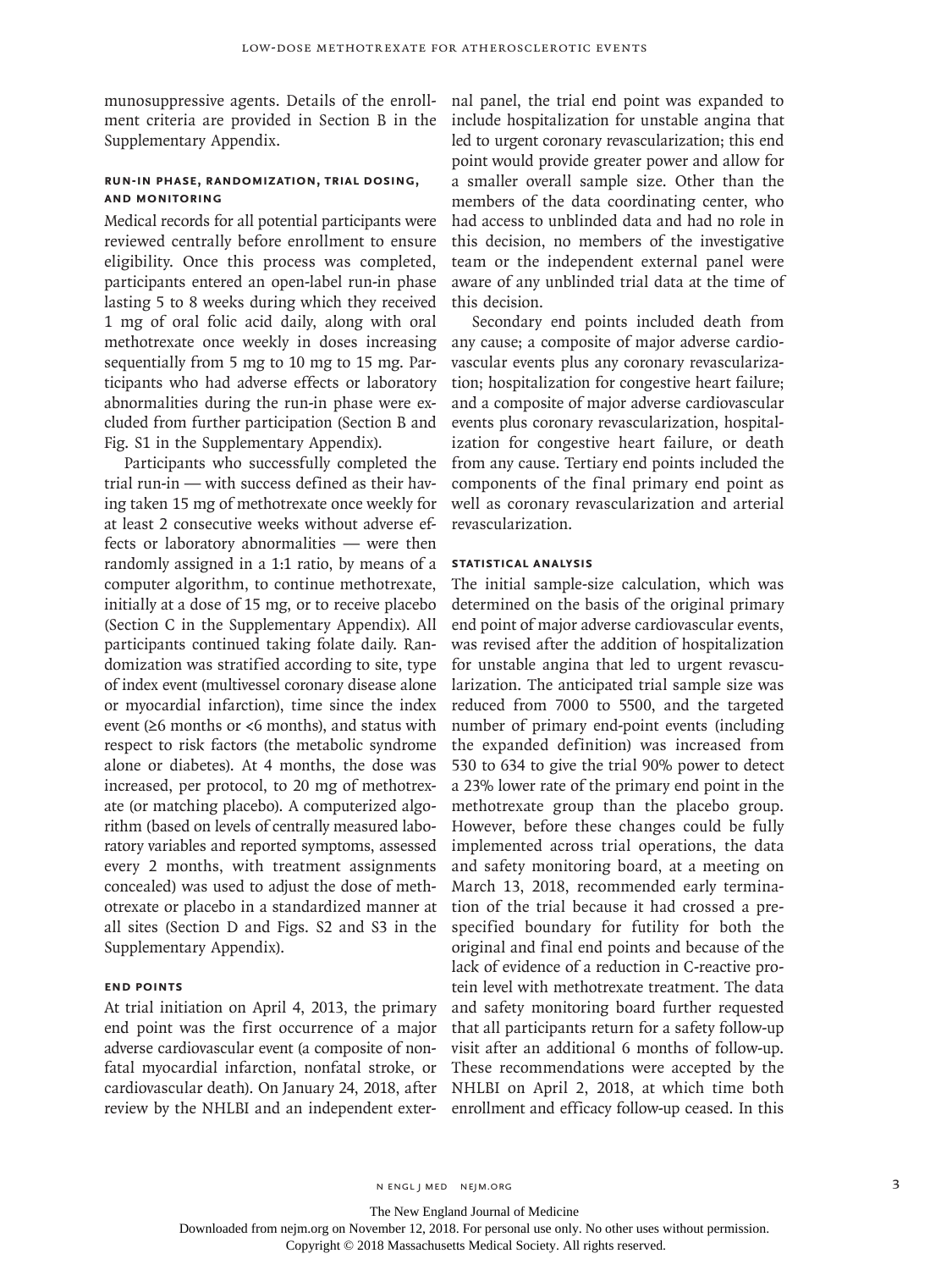article, we report the original and final primary end points.

The trial protocol provides details of the prespecified statistical analysis plan. In brief, the distributions of the change from enrollment to the end of active run-in, and then to 8 months after randomization, in interleukin-1β, interleukin-6, high-sensitivity C-reactive protein, lipid levels, markers of hepatic function, and hematologic measures were compared between the placebo group and the methotrexate group with the use of Wilcoxon rank-sum tests. Log-rank tests and Cox proportional-hazards models, stratified according to type of index event, time of index event, and status with respect to the metabolic syndrome alone or diabetes at enrollment, were used to analyze both the original and final primary end points, according to the intention-totreat principle. For secondary and tertiary end points, results are reported as point estimates and 95% confidence intervals. The 95% confidence intervals have not been adjusted for multiplicity, and therefore inferences drawn from these intervals may not be reproducible.

#### **RESULTS**

## **Patients**

Of 9321 potential participants who provided informed consent and attended a screening visit, 6158 were eligible and were enrolled in the openlabel run-in phase. At the time the trial was terminated, 4786 of the 6158 eligible patients had completed the run-in phase and had been randomly assigned to either low-dose methotrexate (2391 patients) or placebo (2395 patients) (Fig. S4 in the Supplementary Appendix). The median age of the patients was 66 years, 19% were women, and 22% identified themselves as nonwhite or Hispanic (Table 1). The qualifying event for trial participation was a previous myocardial infarction in 61% of the patients and multivessel coronary disease without previous infarction in 39%. Qualifying coexisting conditions were diabetes in 68% and the metabolic syndrome without diabetes in 32%. Data from a small cluster of sites with major Good Clinical Practice violations are not included in the analyses reported here, a decision that was made before the data were unblinded (Section E in the Supplementary Appendix).

## **Laboratory Findings**

During the open-label run-in phase, initiation of low-dose methotrexate was associated with increases in serum levels of alanine aminotransferase (ALT) and aspartate aminotransferase (AST) and decreases in white-cell counts. Methotrexate did not reduce high-sensitivity C-reactive protein levels during the run-in phase (Table S1 in the Supplementary Appendix). At randomization, the median level of high-sensitivity C-reactive protein was 1.6 mg per liter, and the median lowdensity lipoprotein cholesterol level was 67 mg per deciliter (1.73 mmol per liter).

At 8 months after randomization, patients assigned to receive methotrexate had significantly greater increases from baseline in median levels of ALT and AST and in mean corpuscular volume than patients assigned to placebo and significantly greater reductions from baseline in the total white-cell count, hematocrit level, and hemoglobin level (P<0.001 for all comparisons between the methotrexate group and the placebo group). At 8 months, treatment with low-dose methotrexate did not result in greater reductions from baseline than placebo in levels of C-reactive protein, interleukin-1β, or interleukin-6. Longterm methotrexate treatment did not alter C-reactive protein levels, which were measured annually throughout the trial (Fig. 1, and Table S2 and Fig. S5 in the Supplementary Appendix).

## **Follow-up and Effects on Clinical End Points**

During the trial, the computerized dosing algorithm directed adjustments to doses at 21% of the trial visits of patients in the methotrexate group and at 18% of the visits of patients in the placebo group. Among patients who were still taking the assigned methotrexate or placebo at their last visit before trial completion, the mean weekly dose was 18.8 mg in the methotrexate group and 19.0 mg in the placebo group. At the final visit before the trial was stopped, 21% of the patients in the methotrexate group and 22% in the placebo group had permanently discontinued the trial regimen.

After a median follow-up of 2.3 years (maximum, 5 years), a first occurrence after randomization of a final primary end-point event (nonfatal myocardial infarction, nonfatal stroke, cardiovascular death, or hospitalization for unstable angina that led to urgent revascularization)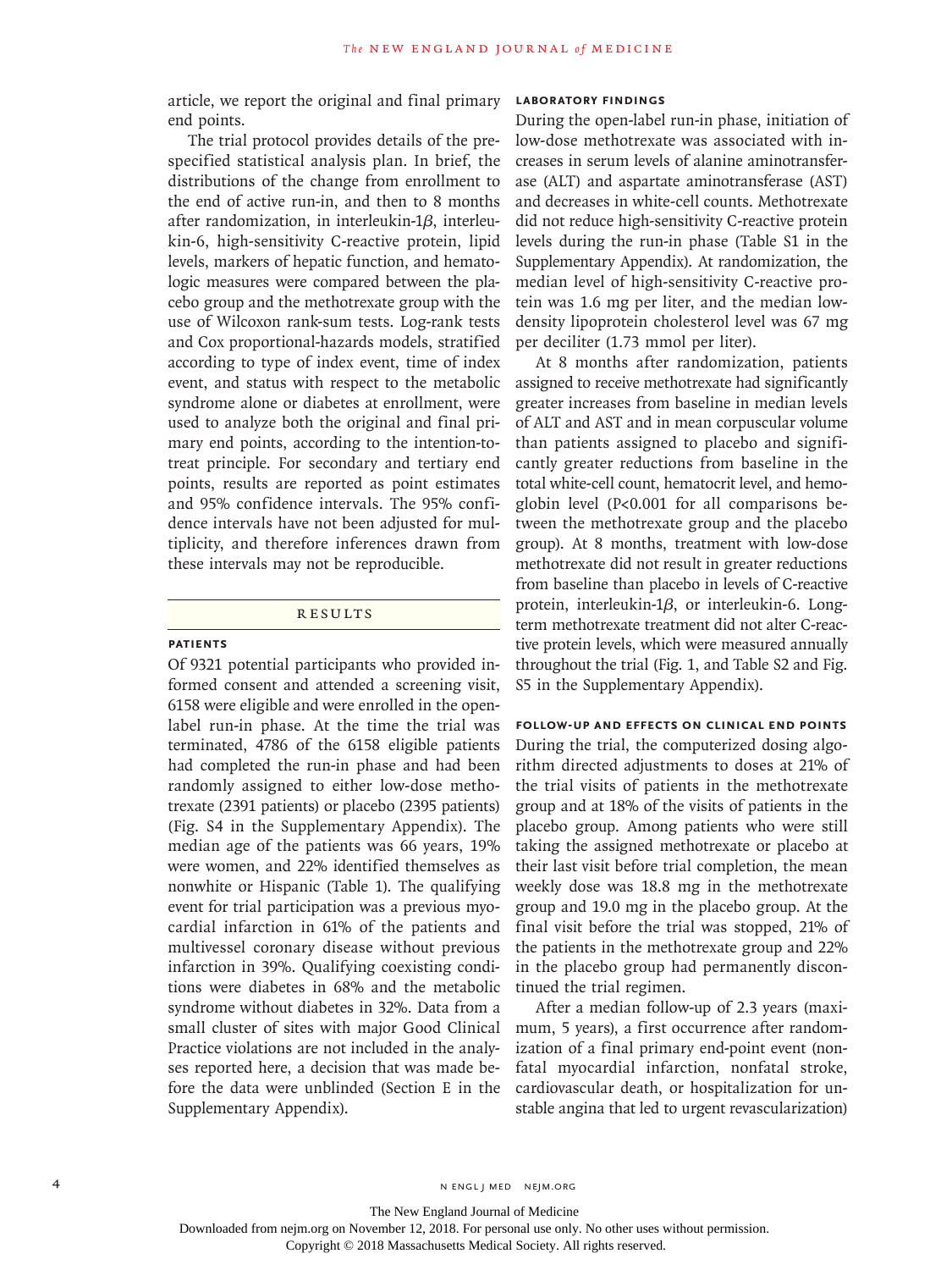| Table 1. Baseline Characteristics of the Trial Participants.*             |                                |                      |
|---------------------------------------------------------------------------|--------------------------------|----------------------|
| Characteristic                                                            | Low-Dose Methotrexate (N=2391) | Placebo $(N = 2395)$ |
| Median age (IQR) - yr                                                     | $65.6(59.7-71.8)$              | $66.0(59.8 - 71.7)$  |
| Female sex - no. (%)                                                      | 461 (19.3)                     | 437 (18.2)           |
| Country - no. (%)                                                         |                                |                      |
| Canada                                                                    | 407 (17.0)                     | 404 (16.9)           |
| <b>United States</b>                                                      | 1984 (83.0)                    | 1991 (83.1)          |
| Nonwhite race or Hispanic ethnic group<br>— no./total no. (%)†            | 545/2346 (23.2)                | 485/2322 (20.9)      |
| Current smoker - no. (%)                                                  | 267 (11.2)                     | 270 (11.3)           |
| Alcohol use - no. (%)                                                     |                                |                      |
| Rarely or never                                                           | 1487 (62.2)                    | 1473 (61.5)          |
| $\leq$ 1 drink/wk                                                         | 514(21.5)                      | 520 (21.7)           |
| >1 drink/wk                                                               | 390 (16.3)                     | 402 (16.8)           |
| Median body-mass index (IQR) $\ddot{x}$                                   | $31.6(28.2 - 35.5)$            | $31.3(28.1 - 35.6)$  |
| Hypertension - no. (%)                                                    | 2153 (90.0)                    | 2169 (90.6)          |
| Qualifying event - no. (%)                                                |                                |                      |
| Myocardial infarction                                                     | 1451 (60.7)                    | 1458 (60.9)          |
| Multivessel coronary disease                                              | 940 (39.3)                     | 937 (39.1)           |
| Qualifying coexisting condition - no. (%)                                 |                                |                      |
| <b>Diabetes</b>                                                           | 788 (33.0)                     | 823 (34.4)           |
| Metabolic syndrome                                                        | 771 (32.2)                     | 780 (32.6)           |
| Diabetes and metabolic syndrome                                           | 832 (34.8)                     | 792 (33.1)           |
| History of congestive heart failure                                       | 288 (12.0)                     | 332 (13.9)           |
| History of percutaneous coronary intervention                             | 1396 (58.4)                    | 1420 (59.3)          |
| History of coronary-artery bypass grafting                                | 1010 (42.2)                    | 1032(43.1)           |
| Family history of premature myocardial infarction<br>— no./total no. (%)\ | 550/2118 (26.0)                | 536/2116 (25.3)      |
| Family history of premature stroke - no./total no. (%) [                  | 142/2144 (6.6)                 | 136/2160 (6.3)       |
| Use of ACE inhibitor or ARB - no. (%)                                     | 1736 (72.6)                    | 1724 (72.0)          |
| Use of statin - no. $(\%)$                                                | 2058 (86.1)                    | 2052 (85.7)          |
| Use of beta-blocker - no. (%)                                             | 1870 (78.2)                    | 1905 (79.5)          |
| Use of antiplatelet or antithrombotic agent - no. (%)                     | 2082 (87.1)                    | 2054 (85.8)          |
| Median lipid levels (IQR) - mg/dl                                         |                                |                      |
| Total cholesterol                                                         | 141.0 (122.0-168.0)            | 140.9 (122.0-164.0)  |
| LDL cholesterol                                                           | 68.0 (54.0-87.0)               | $68.0(53.3 - 86.0)$  |
| <b>HDL</b> cholesterol                                                    | $41.0(34.7-49.0)$              | 41.0 (35.0-48.0)     |
| Triglycerides                                                             | 135.4 (98.0-191.2)             | 136.0 (98.2-191.6)   |
| Median high-sensitivity C-reactive protein level (IQR)<br>— mg/liter      | $1.53(0.78 - 3.59)$            | $1.50(0.70-3.29)$    |
| Median interleukin-1 $\beta$ level (IQR) — pg/ml                          | $1.59(0.49 - 3.17)$            | $1.46(0.53 - 3.11)$  |
| Median interleukin-6 level (IQR) — pg/ml                                  | $2.37(1.53 - 3.76)$            | $2.30(1.58 - 3.51)$  |
| Median glycated hemoglobin level (IQR) $-$ %                              | $6.6(6.0 - 7.5)$               | $6.5(5.9 - 7.5)$     |

\* There were no significant differences between the groups in the characteristics at baseline (P<0.05). Data for lipid and inflammatory biomarkers as well as glycated hemoglobin are the values at enrollment, before the active-treatment run-in phase. Effects of the run-in phase on these and other variables are described in Table S1 in the Supplementary Appendix. To convert the values for cholesterol to millimoles per liter, multiply by 0.02586. To convert the values for triglycerides to millimoles per liter, multiply by 0.01129. ACE denotes angiotensin-converting enzyme, ARB angiotensin-receptor blocker, HDL high-density lipoprotein, IQR interquartile range, and LDL low-density lipoprotein.

† Race or ethnic group was reported by the patient.

‡ The body-mass index is the weight in kilograms divided by the square of the height in meters.

§ A family history of premature myocardial infarction or premature stroke was considered to be an event occurring in the mother before the age of 65 or in the father before the age of 55.

n engl j med nejm.org 5

The New England Journal of Medicine

Downloaded from nejm.org on November 12, 2018. For personal use only. No other uses without permission.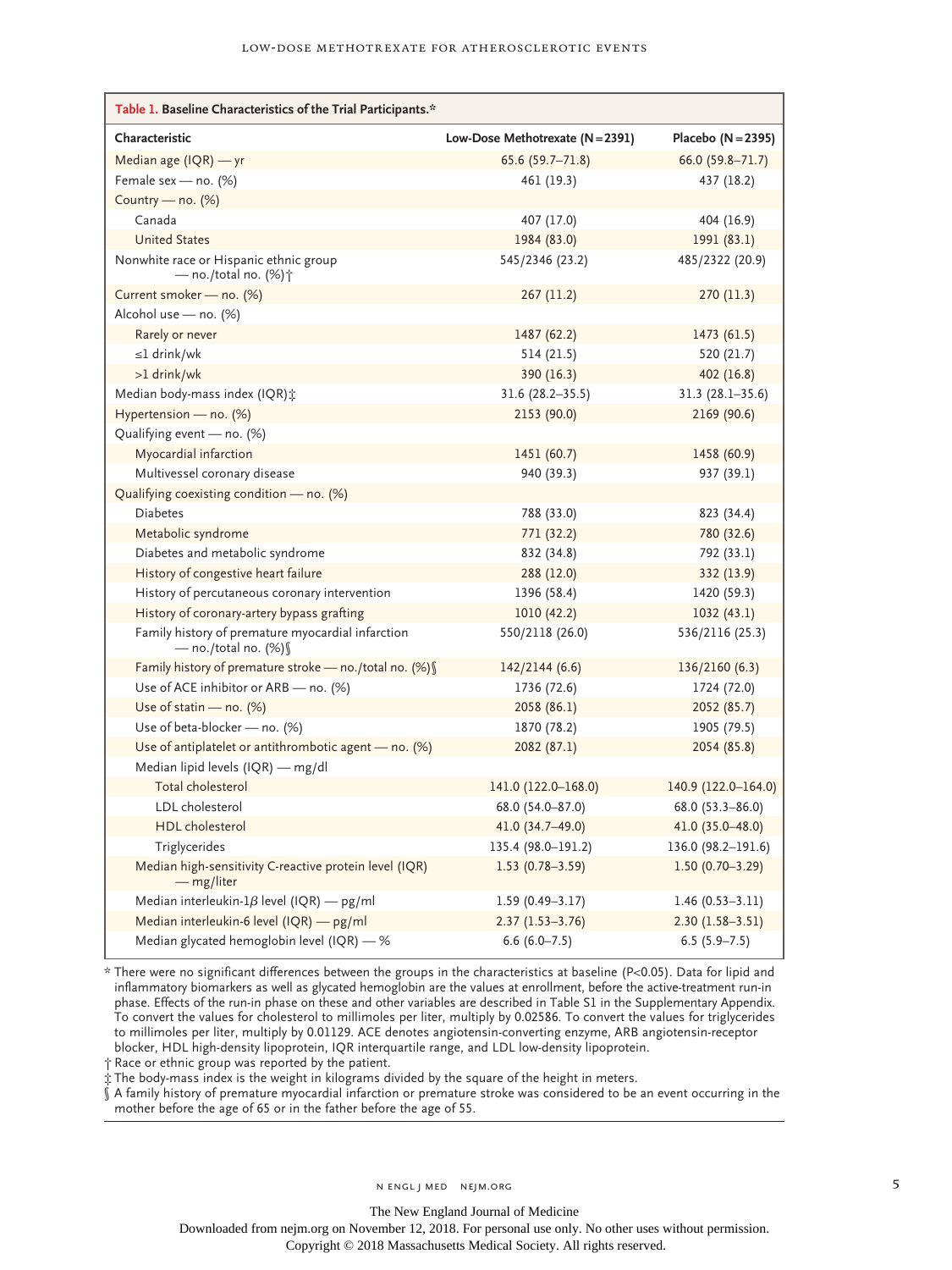#### **The NEW ENGLAND JOURNAL of MEDICINE**



#### **Figure 1. Laboratory Findings.**

Shown are the effects of low-dose methotrexate (LDM) and placebo on hepatic enzyme levels (alanine aminotransferase [ALT] and aspartate aminotransferase [AST]), hematologic measures (mean corpuscular volume, white-cell count, hematocrit level, and hemoglobin level), inflammatory mediators (interleukin-1β, interleukin-6, and high-sensitivity C-reactive protein [CRP] levels), and lipid levels (low-density lipoprotein [LDL] cholesterol, high-density lipoprotein [HDL] cholesterol, and triglycerides). Data shown are the changes from enrollment to 8 months after randomization. The horizontal line in each box represents the median, the top and bottom of the boxes the

> group and in 207 in the placebo group (incidence rate, 4.13 vs. 4.31 per 100 person-years; hazard ratio, 0.96; 95% confidence interval [CI],

was reported in 201 patients in the methotrexate the original primary end point (nonfatal myo- $0.79$  to 1.16;  $P = 0.67$ ) (Table 2 and Fig. 2). For placebo group (incidence rate, 3.46 vs. 3.43 per cardial infarction, nonfatal stroke, or cardiovascular death), the corresponding numbers were 170 in the methotrexate group and 167 in the

The New England Journal of Medicine Downloaded from nejm.org on November 12, 2018. For personal use only. No other uses without permission.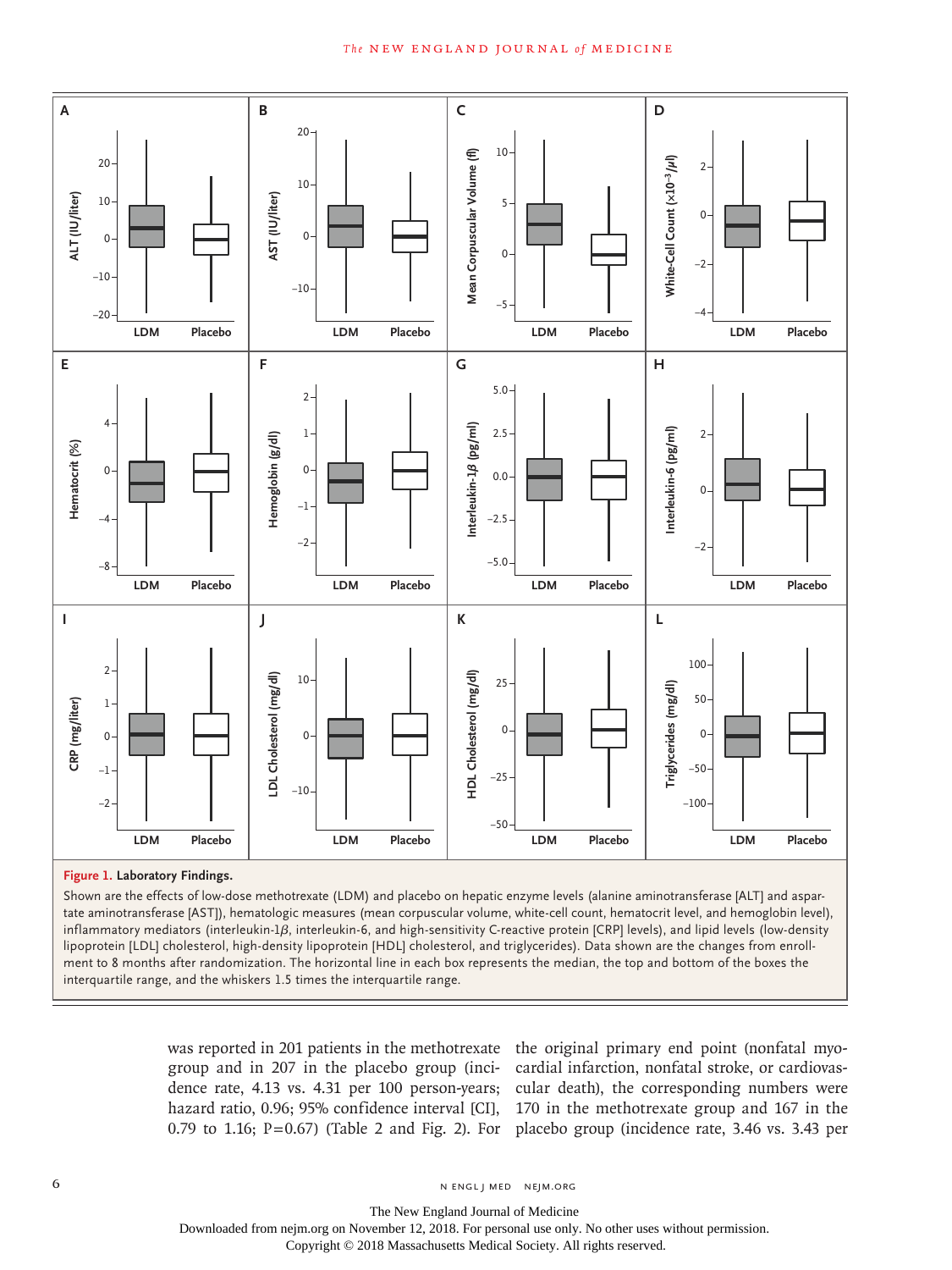| Table 2. Cardiovascular Clinical End Points.                                                                                                         |                                       |                                  |                         |                                  |                                  |         |  |  |
|------------------------------------------------------------------------------------------------------------------------------------------------------|---------------------------------------|----------------------------------|-------------------------|----------------------------------|----------------------------------|---------|--|--|
| <b>End Point</b>                                                                                                                                     | Low-Dose Methotrexate<br>$(N = 2391)$ |                                  | Placebo<br>$(N = 2395)$ |                                  | <b>Hazard Ratio</b><br>(95% CI)* | P Value |  |  |
|                                                                                                                                                      | no. of<br>patients                    | incidence rate/<br>100 person-yr | no. of<br>patients      | incidence rate/<br>100 person-yr |                                  |         |  |  |
| Primary end points;                                                                                                                                  |                                       |                                  |                         |                                  |                                  |         |  |  |
| Final primary end point: major adverse car-<br>diovascular event or hospitalization for<br>unstable angina that led to urgent revas-<br>cularization | 201                                   | 4.13                             | 207                     | 4.31                             | $0.96(0.79 - 1.16)$              | 0.67    |  |  |
| Original primary end point: major<br>adverse cardiovascular event                                                                                    | 170                                   | 3.46                             | 167                     | 3.43                             | $1.01(0.82 - 1.25)$              | 0.91    |  |  |
| Secondary end points;                                                                                                                                |                                       |                                  |                         |                                  |                                  |         |  |  |
| Death from any cause                                                                                                                                 | 96                                    | 1.80                             | 83                      | 1.55                             | $1.16(0.87 - 1.56)$              |         |  |  |
| Major adverse cardiovascular event or any<br>coronary revascularization                                                                              | 278                                   | 5.86                             | 288                     | 6.15                             | $0.95(0.81 - 1.12)$              |         |  |  |
| Hospitalization for congestive heart failure                                                                                                         | 48                                    | 0.95                             | 53                      | 1.06                             | $0.89(0.60 - 1.31)$              |         |  |  |
| Major adverse cardiovascular event, coronary<br>revascularization, hospitalization for con-<br>gestive heart failure, or death from any<br>cause     | 344                                   | 7.30                             | 345                     | 7.42                             | $0.98(0.84 - 1.14)$              |         |  |  |
| Tertiary end points                                                                                                                                  |                                       |                                  |                         |                                  |                                  |         |  |  |
| Nonfatal myocardial infarction                                                                                                                       | 113                                   | 2.29                             | 114                     | 2.32                             | $0.99(0.76 - 1.29)$              |         |  |  |
| Nonfatal stroke                                                                                                                                      | 28                                    | 0.55                             | 30                      | 0.60                             | $0.91(0.54 - 1.52)$              |         |  |  |
| Cardiovascular death                                                                                                                                 | 49                                    | 0.92                             | 43                      | 0.80                             | $1.14(0.76 - 1.72)$              |         |  |  |
| Hospitalization for unstable angina that led<br>to urgent revascularization                                                                          | 41                                    | 0.81                             | 50                      | 1.01                             | $0.81(0.53 - 1.22)$              |         |  |  |
| Coronary revascularization                                                                                                                           | 190                                   | 3.95                             | 205                     | 4.30                             | $0.92(0.75 - 1.12)$              |         |  |  |
| Arterial revascularization                                                                                                                           | 195                                   | 4.05                             | 185                     | 3.84                             | $1.05(0.86 - 1.28)$              |         |  |  |

\* Confidence intervals have not been adjusted for multiplicity, and therefore inferences drawn from these intervals may not be reproducible. † Major adverse cardiovascular events included nonfatal myocardial infarction, nonfatal stroke, and cardiovascular death.

0.82 to 1.25; P=0.91). There were no significant metabolic syndrome at the time of enrollment, between-group differences in any of the pre-time spent enrolled in the trial, or levels of basespecified composite secondary cardiovascular end line high-sensitivity C-reactive protein above or points or in any individual component of these below the trial median (data not shown). end points.

Cardiovascular death was confirmed in 49 patients in the methotrexate group and in 43 in the placebo group (incidence rate, 0.92 vs. 0.80 per 100 person-years; hazard ratio, 1.14; 95% CI, 0.76 to 1.72). A total of 96 deaths from any cause occurred in the methotrexate group, and 83 occurred in the placebo group (incidence rate, 1.80 vs. 1.55 per 100 person-years; hazard ratio, 1.16; 95% CI, 0.87 to 1.56). We observed no effect modification in subgroup analyses stratified according to type of index event, time since index

100 person-years; hazard ratio, 1.01; 95% CI, event, status with respect to diabetes or the

## **Adverse Events**

Rates of serious adverse events, including bleeding and infection, were similar in the two groups (Table 3). Mouth sores and oral pain were more prevalent in the methotrexate group than in the placebo group, as was unintended weight loss. Modest leukopenia and elevations of ALT and AST levels were also more common in the methotrexate group. Cancers developed in more patients in the methotrexate group than in the placebo group (52 vs. 30; rate ratio, 1.72; P=0.02),

The New England Journal of Medicine

Downloaded from nejm.org on November 12, 2018. For personal use only. No other uses without permission.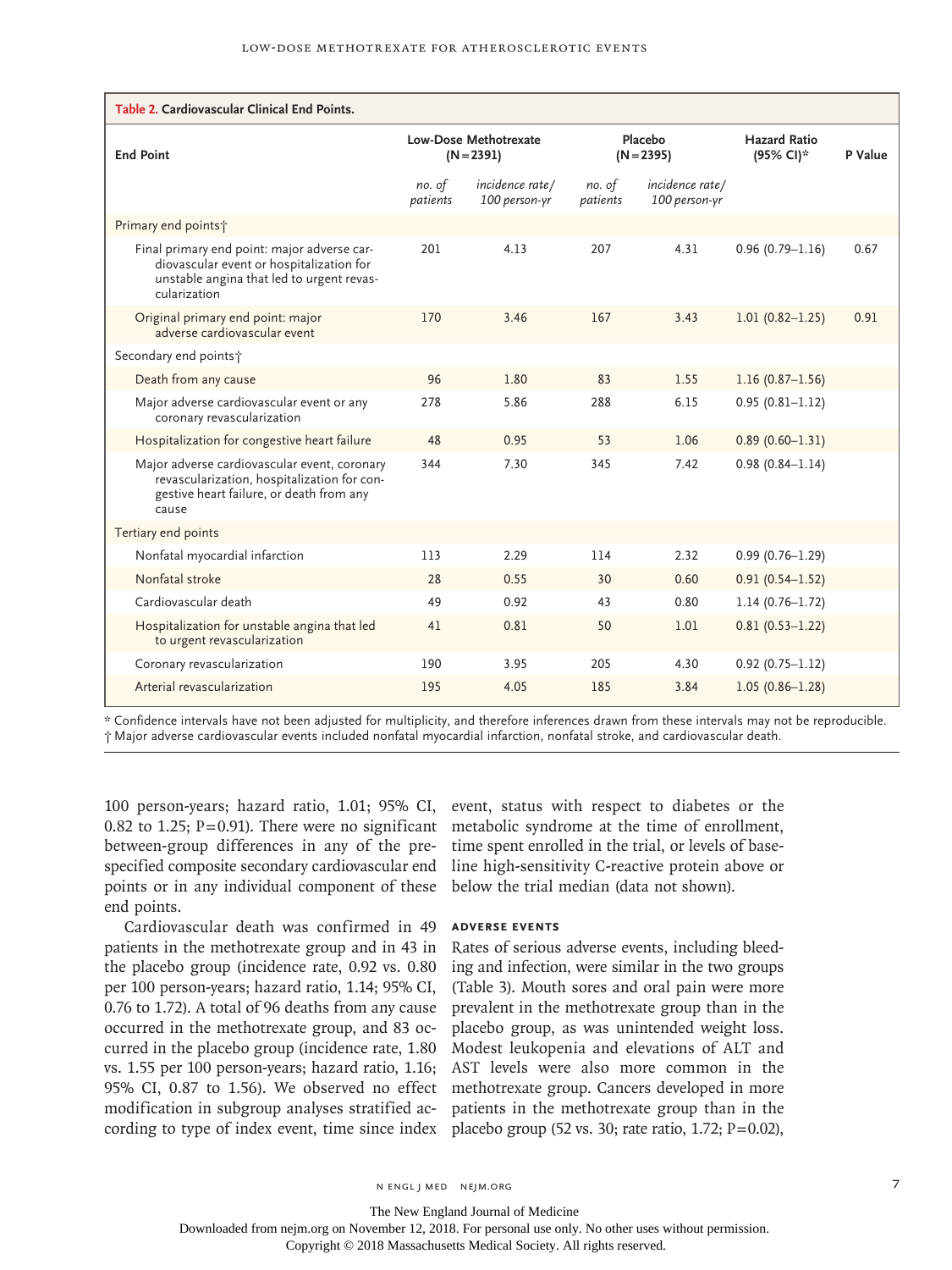

## **Figure 2. Cumulative Incidence of the Final Primary End Point and the Original Primary End Point.**

Shown is the cumulative incidence of the final primary end point of major adverse cardiovascular events (nonfatal myocardial infarction, nonfatal stroke, or cardiovascular death) or hospitalization for unstable angina that led to urgent revascularization (Panel A) and the cumulative incidence of the original primary end point of nonfatal myocardial infarction, nonfatal stroke, or cardiovascular death (Panel B). The inset in each panel shows

> an effect that was due almost entirely to a larger number of patients with non–basal-cell skin cancer in the methotrexate group (31 vs. 10; rate ratio, 3.08; P=0.002).

#### Discussion

In this randomized, double-blind, placebo-controlled trial, low-dose methotrexate did not reduce levels of interleukin-1β, interleukin-6, or high-sensitivity C-reactive protein and was not associated with fewer cardiovascular events than placebo among patients with atherosclerosis whose condition was stable but who were at high cardiovascular risk. Methotrexate was associated with modest elevations in liver enzyme levels and reductions in leukocyte counts and hematocrit levels, as well as a higher incidence of non–basal-cell skin cancers than placebo. There was no difference between the groups in all-cause mortality.

Because the findings for low-dose methotrexate in CIRT contrast with those for canakinumab in CANTOS,<sup>3</sup> a comparison of these two contemporary trials, which were designed and conducted in parallel, is informative. Both CIRT and CANTOS enrolled patients with atherosclerosis who were in stable condition but at high risk and who received aggressive treatment with lipidlowering therapies. CANTOS, however, by design, included patients with residual inflammatory risk16 and thus limited enrollment to patients with persistently elevated high-sensitivity C-reactive protein levels; this trial design resulted in a median baseline C-reactive protein level among participants of 4.2 mg per liter (the approximate 90th percentile of the normal distribution). By contrast, CIRT did not screen for C-reactive protein level but instead required participants to have either diabetes or the metabolic syndrome. This trial design resulted in a median high-sensitivity C-reactive protein level of only 1.6 mg per liter at randomization.

In addition, in CANTOS, the reduction from baseline in interleukin-6 and C-reactive protein levels was 35 to 40 percentage points greater in the group assigned to receive canakinumab than in the group assigned to receive placebo, $3-5$  whereas in CIRT, methotrexate did not lower either of these inflammatory biomarkers or interleukin-1β. Thus, although abundant data indicate that inflammation contributes critically to atherothrombosis,1-3 an important provisional hypothesis deriving from these two contemporary trials is that reducing the risk of cardiovascular events may depend on the pathway targeted. Inhibition of

8 N ENGL J MED NEJM.ORG

The New England Journal of Medicine Downloaded from nejm.org on November 12, 2018. For personal use only. No other uses without permission.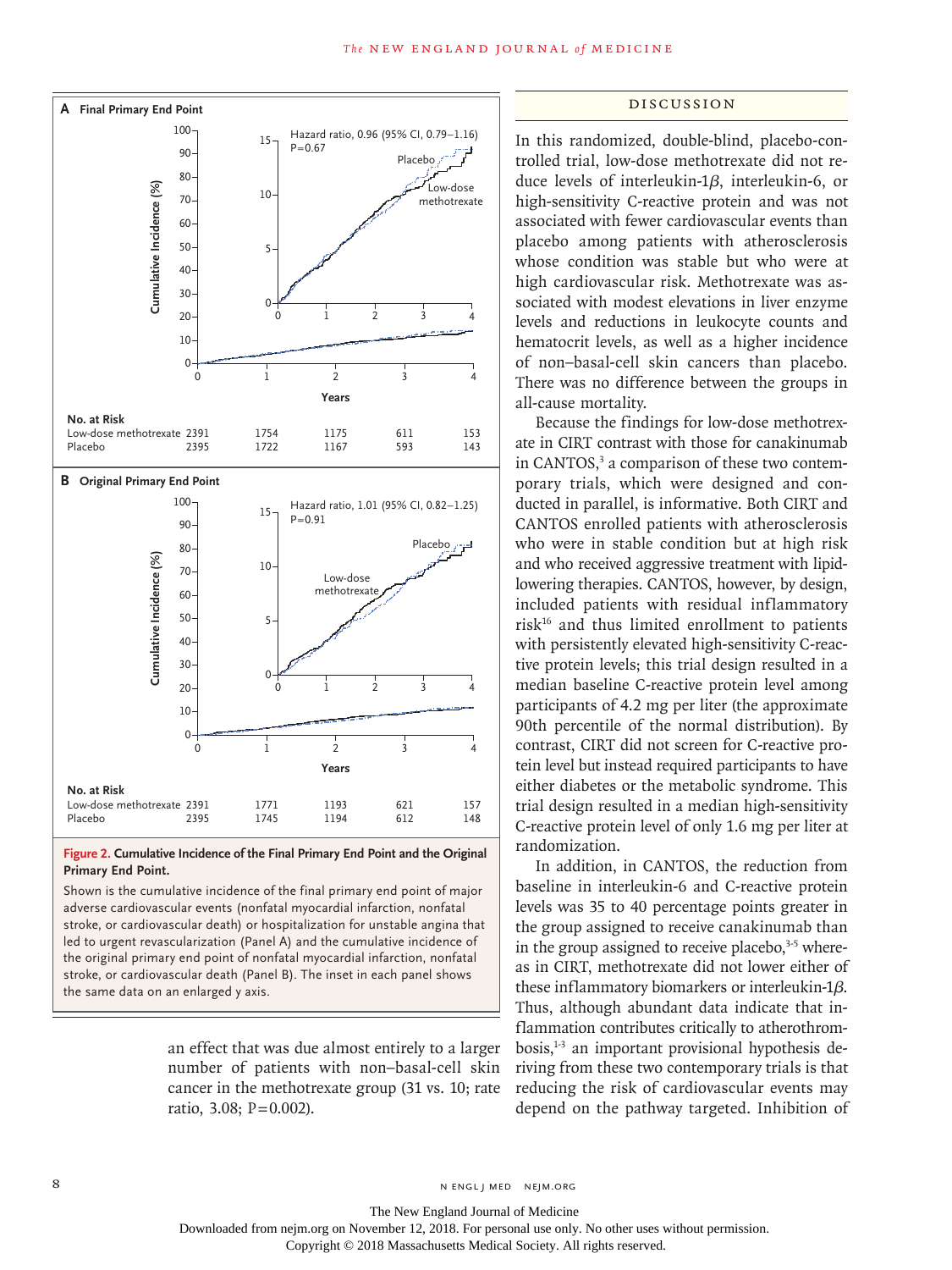| Table 3. Adverse Events and Selected Laboratory Data.*                                                    |                                       |                                  |                         |                                  |         |
|-----------------------------------------------------------------------------------------------------------|---------------------------------------|----------------------------------|-------------------------|----------------------------------|---------|
| Adverse Event or Laboratory Variable                                                                      | Low-Dose Methotrexate<br>$(N = 2391)$ |                                  | Placebo<br>$(N = 2395)$ |                                  | P Value |
|                                                                                                           | no. of<br>patients                    | incidence rate/<br>100 person-yr | no. of<br>patients      | incidence rate/<br>100 person-yr |         |
| Adverse event                                                                                             |                                       |                                  |                         |                                  |         |
| Any event                                                                                                 | 1488                                  | 62.4                             | 1399                    | 56.0                             | 0.004   |
| Serious event                                                                                             | 569                                   | 13.5                             | 549                     | 13.0                             | 0.52    |
| Infection or infestation                                                                                  |                                       |                                  |                         |                                  |         |
| Any event                                                                                                 | 659                                   | 16.5                             | 584                     | 14.4                             | 0.02    |
| Serious event                                                                                             | 111                                   | 2.24                             | 121                     | 2.47                             | 0.50    |
| Gastrointestinal disorder                                                                                 |                                       |                                  |                         |                                  |         |
| Any event                                                                                                 | 350                                   | 7.79                             | 284                     | 6.23                             | 0.006   |
| Serious event                                                                                             | 60                                    | 1.20                             | 46                      | 0.92                             | 0.22    |
| Neurologic disorder                                                                                       |                                       |                                  |                         |                                  |         |
| Any event                                                                                                 | 213                                   | 4.53                             | 195                     | 4.12                             | 0.37    |
| Serious event                                                                                             | 53                                    | 1.06                             | 55                      | 1.11                             | 0.89    |
| Hemorrhage <sup>+</sup>                                                                                   |                                       |                                  |                         |                                  |         |
| Any event                                                                                                 | 132                                   | 2.71                             | 111                     | 2.28                             | 0.20    |
| Serious event                                                                                             | 32                                    | 0.63                             | 25                      | 0.50                             | 0.44    |
| Cancer                                                                                                    |                                       |                                  |                         |                                  |         |
| Reported in case-report forms from visits                                                                 |                                       |                                  |                         |                                  |         |
| Any cancer                                                                                                | 52                                    | 1.03                             | 30                      | 0.60                             | 0.02    |
| Non-basal-cell skin cancer                                                                                | 31                                    | 0.61                             | 10                      | 0.20                             | 0.002   |
| Determined on the basis of a MedDRA query,<br>case-report forms from visits, and<br>adverse-event reports |                                       |                                  |                         |                                  |         |
| Any cancer                                                                                                | 106                                   | 2.15                             | 95                      | 1.93                             | 0.51    |
| Non-basal-cell skin cancer                                                                                | 33                                    | 0.65                             | 12                      | 0.24                             | 0.003   |
| Mouth sores or oral paint                                                                                 | 96                                    | 1.95                             | 56                      | 1.13                             | 0.001   |
| Unintended weight loss;                                                                                   | 104                                   | 2.10                             | 73                      | 1.47                             | 0.02    |
| Alanine aminotransferase > 3x normal range                                                                | 49                                    | 0.97                             | 17                      | 0.34                             | < 0.001 |
| Aspartate aminotransferase > 3x normal range                                                              | 39                                    | 0.77                             | 21                      | 0.42                             | 0.03    |
| Leukopenias                                                                                               | 241                                   | 5.14                             | 172                     | 3.63                             | < 0.001 |

\* Serious adverse events were those that resulted in death, were life-threatening, led to hospitalization or prolongation of hospitalization, caused clinically significant incapacity, or were deemed to be an important medical event as judged by the investigator.

† Data are determined on the basis of a standardized Medical Dictionary for Regulatory Activities (MedDRA) query.

‡ Data are from an explicit question on case-report forms from visits and from adverse-event reports.

§ Data are from results from laboratory assays and from adverse-event reports.

interleukin-1β–interleukin-6 signaling, a process inflammatory agents (e.g., the phospholipase ininitiated at the level of the NLRP3 inflammasome,<sup>17</sup> effectively reduced cardiovascular events in CANTOS, and human genetic data implicate this pathway as causal in atherothrombosis. Studies with neutral outcomes involving other anti-

hibitor darapladib and the p38 MAP kinase blocker losmapimod)18,19 that also did not lower levels of interleukin-1β, interleukin-6, or C-reactive protein over the long term point to pathways that appear to be less critical in atherothrombosis.

n engl j med nejm.org 9

The New England Journal of Medicine

Downloaded from nejm.org on November 12, 2018. For personal use only. No other uses without permission.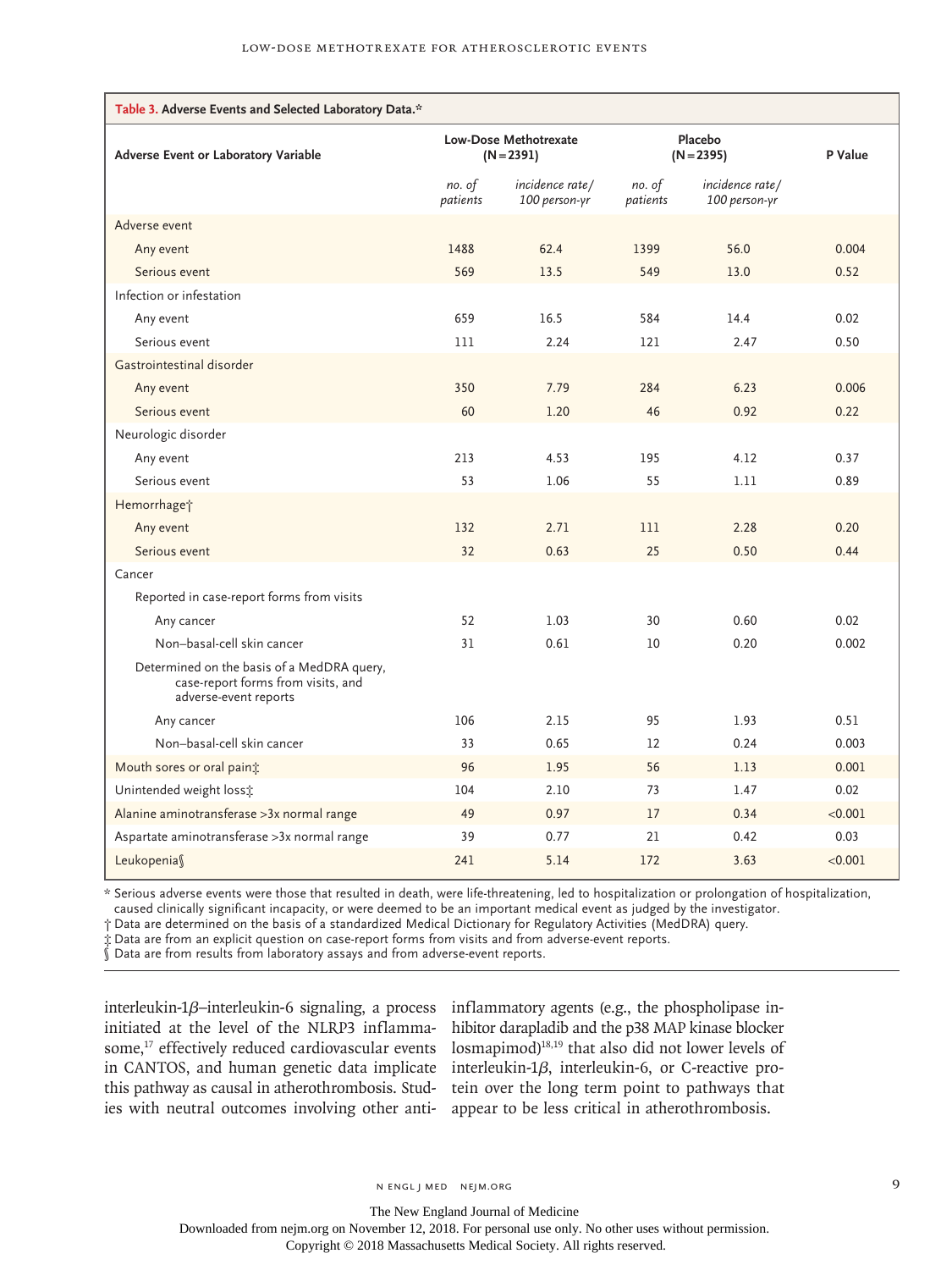The observations in CANTOS, CIRT, and other trials highlight the importance of considering the mechanistic diversity of inflammatory pathways in atherosclerosis and of exploring approaches to their inhibition. Understanding these differences is likely to be crucial for future studies targeting inflammation in atherosclerosis. The mechanism involved in the efficacy of methotrexate in rheumatoid arthritis remains poorly understood despite the wide clinical use of that agent, but it probably reflects adenosine-mediated antiinflammatory effects.<sup>20,21</sup> In contrast, canakinumab has only modest additional benefit in rheumatoid arthritis among patients already receiving treatment with methotrexate.<sup>22</sup> Thus far, only targeting the interleukin-1β–interleukin-6 pathway with canakinumab has proven effective in reducing cardiovascular event rates. Agents such as colchicine and oral NLRP3 inhibitors that may also intersect with this pathway are currently under investigation or in development.<sup>23</sup>

The data reported here raise several additional issues. Before the initiation of CIRT, observational data had repeatedly shown an association of low-dose methotrexate use with reduced vascular event rates in patients with rheumatoid arthritis or psoriatic arthritis.11-13 The reported benefits in these observational studies may apply only to patients with existing systemic inflammatory conditions, but it is also possible that unmeasured confounding arising from the selective

use of methotrexate led to bias in the estimates. Similarly, although there is evidence that methotrexate administered to treat rheumatoid arthritis lowers the C-reactive protein level, data showing this effect derive almost exclusively from studies that enrolled individuals with inflammatory disease flares. It is thus possible that the ability of methotrexate to reduce the C-reactive protein level is limited to clinical situations in which inflammation levels are high. Some of the reported reduction in the C-reactive protein level in patients with rheumatoid arthritis or resistant juvenile arthritis might have resulted from regression to the mean. Finally, in this trial, methotrexate resulted in more cases of non– basal-cell skin cancers than placebo, a finding that was unexpected and that merits further exploration.<sup>24-26</sup>

In summary, in this randomized, placebocontrolled trial involving patients with stable atherosclerosis, low-dose methotrexate did not reduce levels of interleukin-1β, interleukin-6, or C-reactive protein and did not result in fewer cardiovascular events than placebo.

A data sharing statement provided by the authors is available with the full text of this article at NEJM.org.

Supported by grants (UO1 HL101422 and UO1 HL101389) from the National Heart, Lung, and Blood Institute. The trial drug and matching placebo were purchased from Teva Pharmaceuticals, which donated costs for packaging and shipping.

Disclosure forms provided by the authors are available with the full text of this article at NEJM.org.

#### **Appendix**

The authors' affiliations are as follows: the Center for Cardiovascular Disease Prevention, Division of Preventive Medicine (P.M.R., B.M.E., A.P., J.G.M., E.Z., V.M., N.P.P., R.J.G.), and the Divisions of Cardiovascular Medicine (P.M.R., B.M.E., P.L., S.Z.G.) and Rheumatology (D.H.S.), Brigham and Women's Hospital, Boston; the National Heart, Lung, and Blood Institute, Bethesda, MD (A.H., Y.R., E.I.); McMaster University, Hamilton (M.G.), the Canadian Collaborative Research Network, Brampton (M.T.), St. Michael's Hospital, Toronto (S.V.), the University of Ottawa Heart Institute, Ottawa (M.L.M.), and KMH Cardiology, Diagnostic and Research Centres, Mississauga (J.J.), ON, and Laval University, Quebec City, QB (O.B.) — all in Canada; Touro University, Vallejo, CA (M.C.); Cardiology Associates Carolina, Morganton, NC (R.S.); Wooster Community Hospital, Wooster (C.O.), and Dayton Veteran Affairs Medical Center, Dayton (M.S.) — both in Ohio; Verde Valley Medical Center, Cottonwood, AZ (S.B.); and Atlanta Heart Specialists, Atlanta (N.S.).

#### **References**

**1.** Hansson GK. Inflammation, atherosclerosis, and coronary artery disease. N Engl J Med 2005;352:1685-95.

**2.** Libby P, Ridker PM, Hansson GK. Inflammation in atherosclerosis: from pathophysiology to practice. J Am Coll Cardiol 2009;54:2129-38.

**3.** Ridker PM, Everett BM, Thuren T, et al. Antiinflammatory therapy with canakinumab for atherosclerotic disease. N Engl J Med 2017;377:1119-31.

**4.** Ridker PM, MacFadyen JG, Everett BM,

Libby P, Thuren T, Glynn RJ. Relationship of C-reactive protein reduction to cardiovascular event reduction following treatment with canakinumab: a secondary analysis from the CANTOS randomized controlled trial. Lancet 2018;391:319-28. **5.** Ridker PM, Libby P, MacFadyen JG, et al. Modulation of the interleukin-6 signalling pathway and incidence rates of atherosclerotic events and all-cause mortality: analyses from the Canakinumab Anti-inflammatory Thrombosis Outcomes Study (CANTOS). Eur Heart J 2018;39: 3499-507.

**6.** Baylis RA, Gomez D, Mallat Z, Pasterkamp G, Owens GK. The CANTOS trial: one important step for clinical cardiology but a giant leap for vascular biology. Arterioscler Thromb Vasc Biol 2017;37(11): e174-e177.

**7.** Ibañez B, Fuster V. CANTOS: a gigantic proof-of-concept trial. Circ Res 2017;121: 1320-2.

**8.** Weber C, von Hundelshausen P.

The New England Journal of Medicine

Downloaded from nejm.org on November 12, 2018. For personal use only. No other uses without permission.